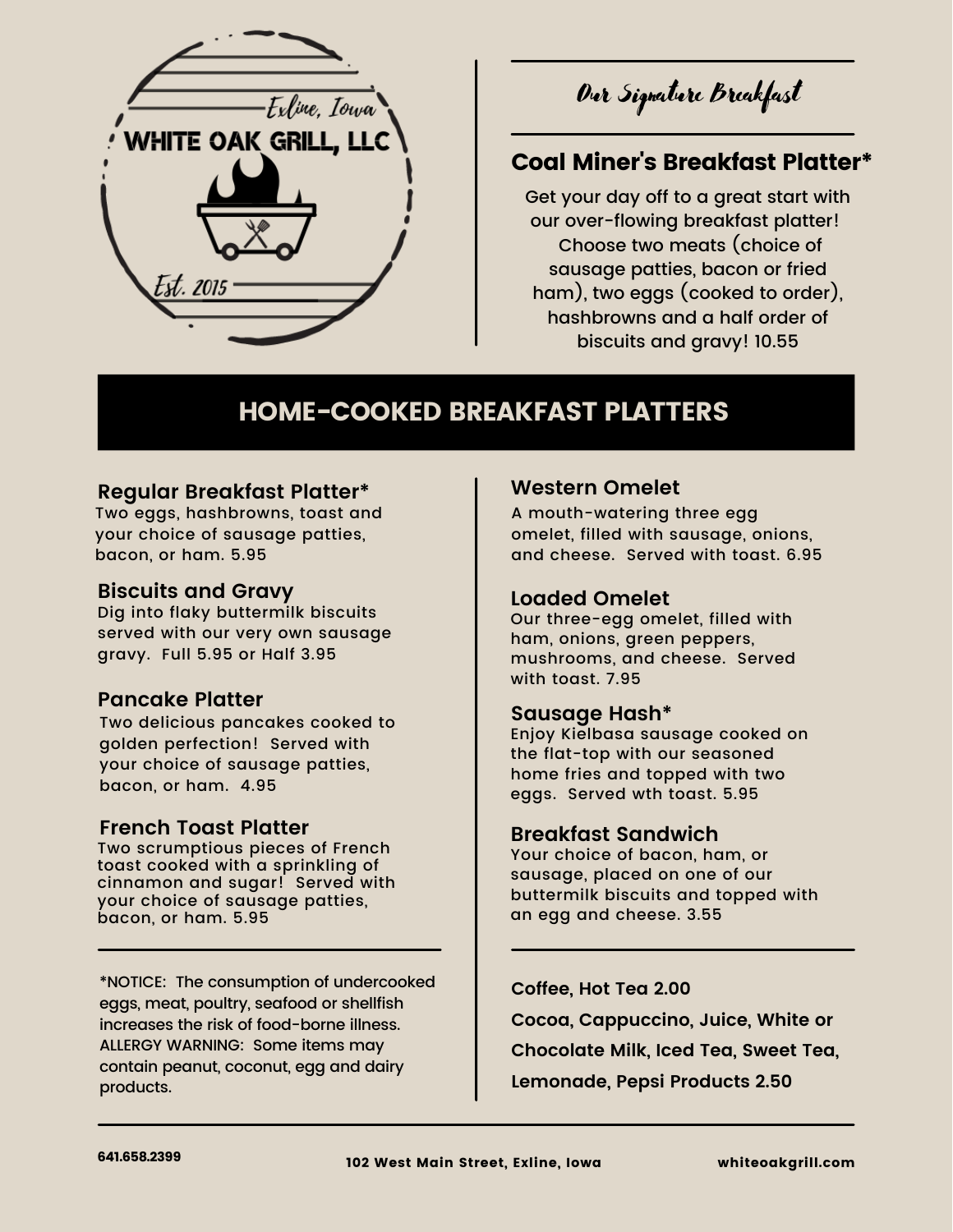# A LA CARTE

LXV<sup>in</sup>e, Iouni

HITE OAK GRILL, LLC

Est. 2015

**Two Sausage Patties 2.50 Two Slices of Bacon 2.00 Two Pieces of Ham 2.50 Two Eggs\* 1.75 Hashbrowns 2.00 Home Fries 1.50 English Muffin 1.50 Two Slices of Toast 1.00 Two Pieces of French Toast 4.00 Two Pancakes 3.50 Biscuit 1.50 Cinnamon Roll 2.95**

## DID YOU KNOW?

We sell our smoked meats in bulk! Pre-order yours for your next event or family gathering! Smoked Brisket 14.95/lb Pulled Pork 12.95/lb Full slab of Smoked St. Louis Style Ribs 22.95

641.658.2399 102 West Main Street, Exline, Iowa whiteoakgrill.com

V<del>H</del>ITE OAK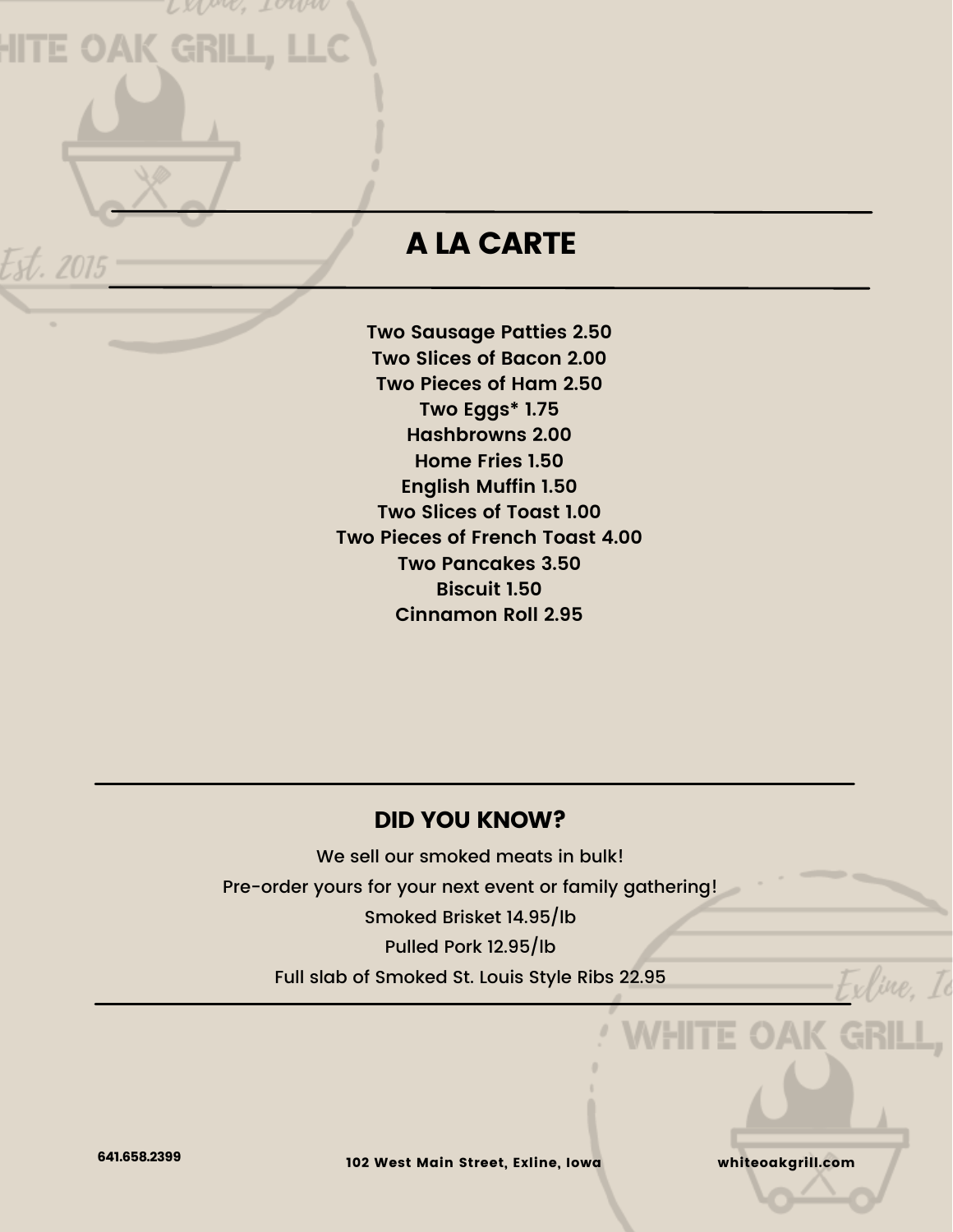

Our Signature Burger

# The Foreman Burger\*

Our very own "boss" of the burgers! Enjoy our 1/3-pound burger (fresh, not frozen) topped with bacon, Swiss cheese, caramelized onions, and our house sauce - all sitting between two pieces of toasted Texas toast! 9.95

# SANDWICHES AND STUFF

An Iowa favorite! Enjoy our very own handbreaded tenderloin served on a toasted bun and topped with lettuce, pickles, onions, and a slice of tomato. 7.95

### **Cheeseburger\***

Our handmade patty is topped with cheese, lettuce, pickles, onions, and a slice of tomato. 7.95 Make it a double! 9.95 (Add bacon for a buck!)

### **BLT**

Enjoy strips of double-smoked bacon place on toasted Texas Toast along with slices of tomato and lettuce. 5.55

### **Grilled Chicken Breast Sandwich**

Try one of our grilled chicken breasts on a toasted bun, topped with Swiss cheese, a slice of tomato, and our very own house sauce. 6.55

### **Loaded Tots**

Enjoy a generous helping of our golden tater tots topped with BBQ sauce and cheese. 8.95

*A one-dollar charge will be added for "splitting" meals.*

\*NOTICE: The consumption of undercooked eggs, meat, poultry, seafood or shellfish increases the risk of food-borne illness. ALLERGY WARNING: Some items may contain peanut, coconut, egg and dairy products.

### **Tenderloin WOG Grinder**

Sink your teeth into this unique sandwich filled with Kielbasa sausage, grilled onions and green peppers - all topped with melted Swiss cheese. Served on a hoagie bun. 6.95

### **Pulled Pork Sandwich**

Our very own smoked pulled pork served on a toasted bun and topped with BBQ sauce. 6.95

### **Hot Ham and Cheese Sandwich**

Two pieces of fried ham topped with Swiss cheese and served on a toasted bun. 5.95

### **Grilled Cheese Sandwich**

Golden, toasted Texas toast with melted cheese. 3.95

### **Chicken Strip Basket**

Three delicious chicken strip tenders served with fries. 7.95

### **Cod Fillet Sandwich**

A delicious, breaded cod fillet served on a toasted bun. 7.95

### **Pepsi Products, Lemonade, Iced Tea,**

**Sweet Tea, White or Chocolate Milk,**

**Juice, Cocoa, Cappuccino 2.50**

**Coffee, Hot Tea 2.00**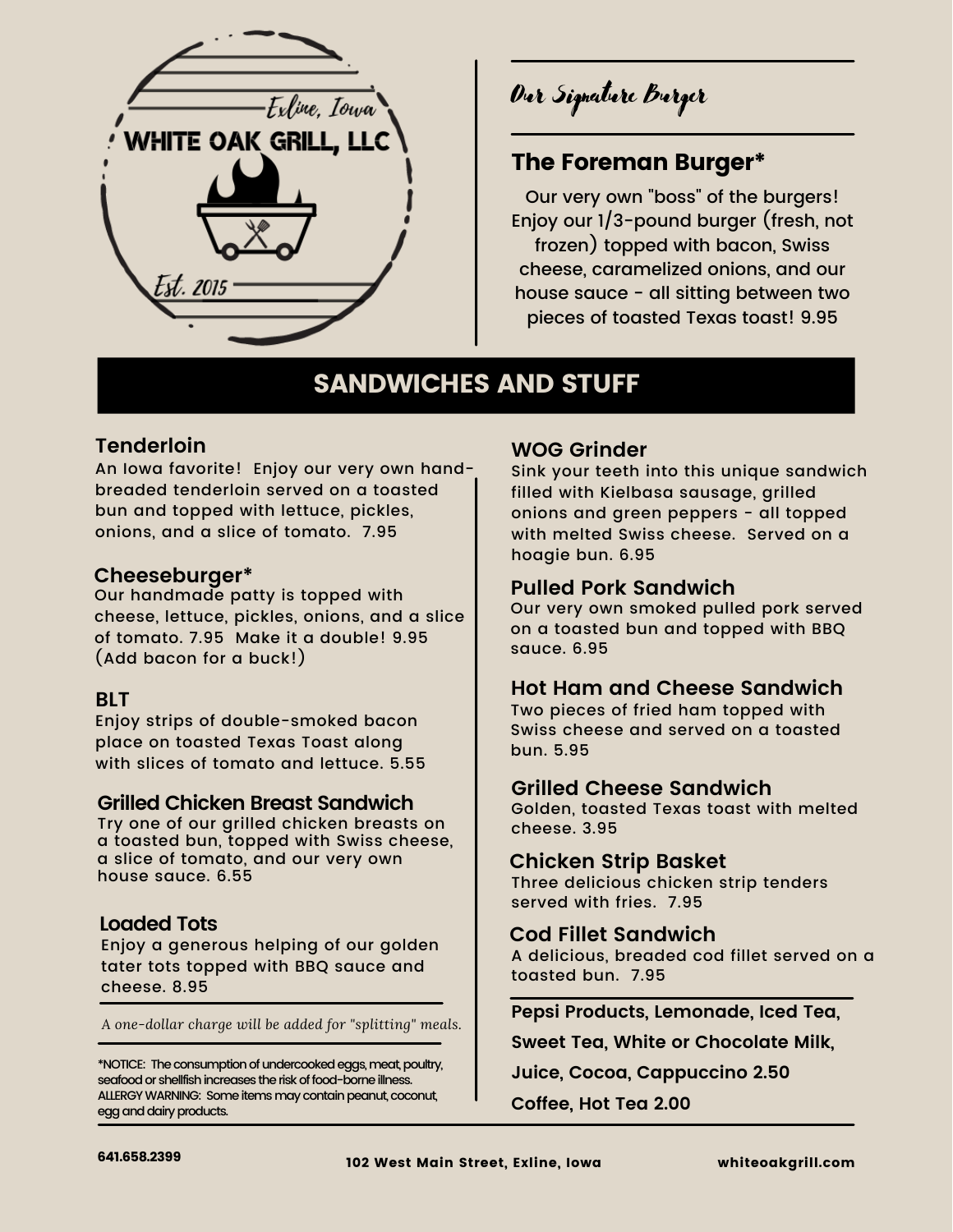# HOMESTYLE FAVORITES

*Just like Grandma used to make! All of our "homestyle" meals come with mashed potatoes, gravy, a roll and your choice of green beans or corn. 9.95*

**Hot Roast Beef** Sink your teeth into our juicy hot roast beef - melts in your mouth! **Chicken Fried Steak** Perfectly seasoned and hand-breaded - unlike any other! **Chicken Fried Chicken** A tender chicken breast, breaded and lightly seasoned! **Fried Ham** Nothing says "down home" like three pieces of fried ham!

Soups and Salads

### **Meat Topped Dinner Salad**

A meal-sized salad topped with tomatoes, onions, croutons, and your choice of meat. Breaded chicken or grilled chicken breast 8.95 Steak or shrimp 9.95

### **Chef Salad**

A beautiful plate of mixed greens topped with ham, tomatoes, onions, a boiled egg, croutons and shredded cheddar cheese. 9.95

### **Mandarin Chicken Salad**

A fluffy Bed of mixed greens topped with a grilled chicken breast, red onions, Mandarin oranges and almonds. 8.95

### **Chili Soup**

Our homemade chili soup made with our fresh ground beef and chili beans - sure to warm you up! Cup 2.95, Bowl 4.95

*Add a piece of our homemade cornbread! 1.55 Other soups available seasonally.*

DRESSINGS - Ranch, French, Italian, Thousand Island, Honey Mustard, Blue Cheese, Balsamic Vinaigrette, Raspberry Vinaigrette

## DID YOU KNOW?

We sell our smoked meats in bulk! Pre-order yours for your next event or family gathering! Smoked Brisket 14.95/lb Pulled Pork 12.95/lb Full slab of Smoked St. Louis Style Ribs 22.95

Sides

Fries (Seasoned or Unseasoned), Steak Fries (Seasoned or Unseasoned), Tator Tots, Cottage Cheese 2.55 Coleslaw, Sliced Peaches, Potato Salad, Green Beans, Corn, Baked Beans, Mashed Potatoes and Gravy 1.95 Onion Tanglers 4.55 Cheese Balls 6.95 Gourmet Mac and Cheese 3.95 Side Salad 3.55

Kids and Seniors

*Smaller versions of our regular menu items. All items except the salad are served with your choice of applesauce or fries.*

### **Cheeseburger 4.95 Chicken Strips 4.95 Chicken Strip Salad 5.55 Grilled Cheese Sandwich 3.95**

*NOTICE: Please be aware that some prices may vary slightly from those listed. Like all other industries right now, we frequently experience fluctuations in the prices we have to pay for our products. If you have any price questions, please ask your waitress prior to ordering. We apologize for any inconvenience.*

**Open from 8 AM to 8 PM Thursday, Friday, and Saturday**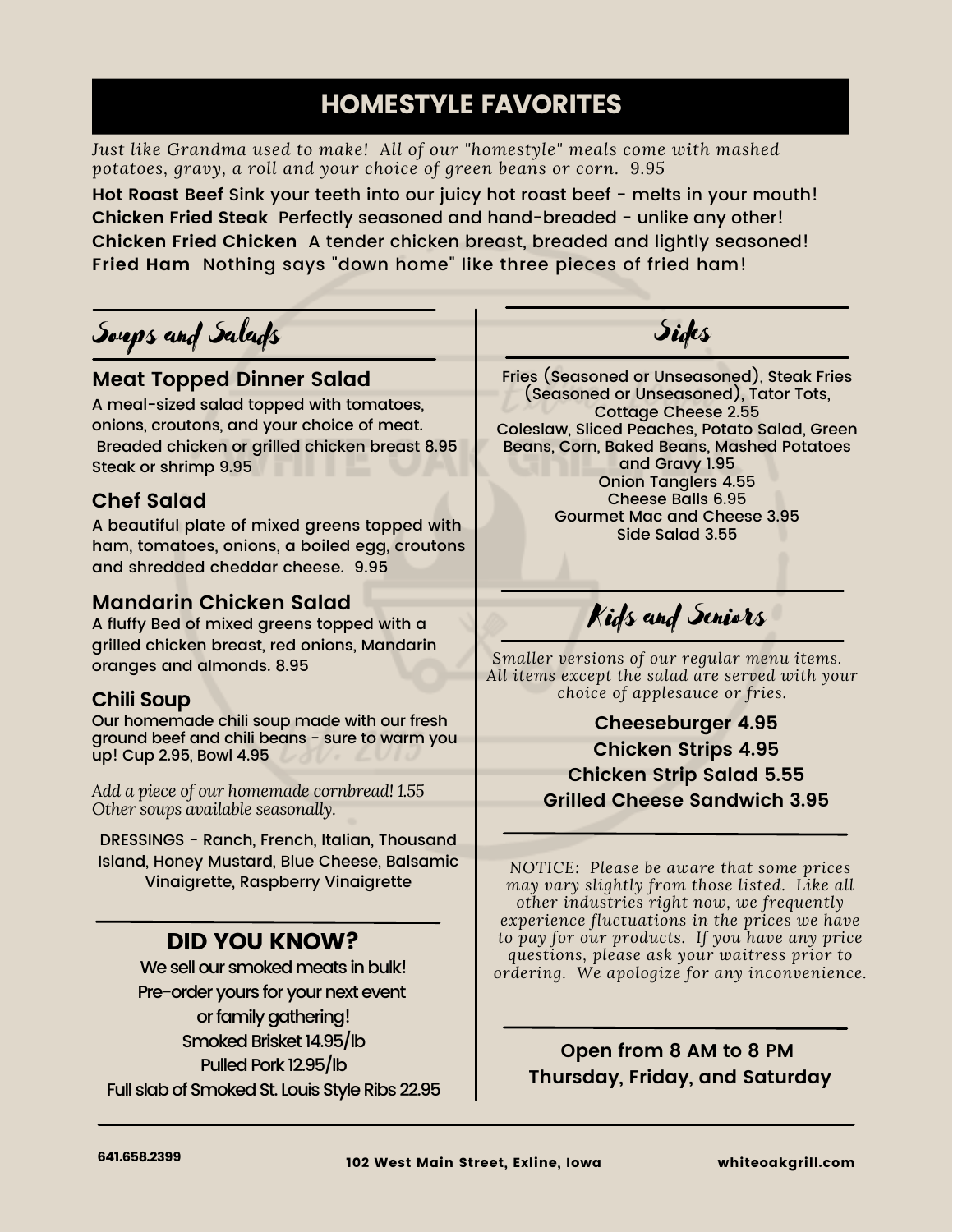

*White Oak Grill was named after the White Oak coal mine that was located northwest of Exline "back in the day" when Exline was a booming miner town. In honor of the town's heritage and the many hard-working families that built this community, all of us at the White Oak Grill invite you to pull up a chair and become part of our family!*

102 West Main Street, Exline, Iowa 641.658.2399 | whiteoakgrill.com **Open from 8 AM to 8 PM Thursday, Friday, and Saturday**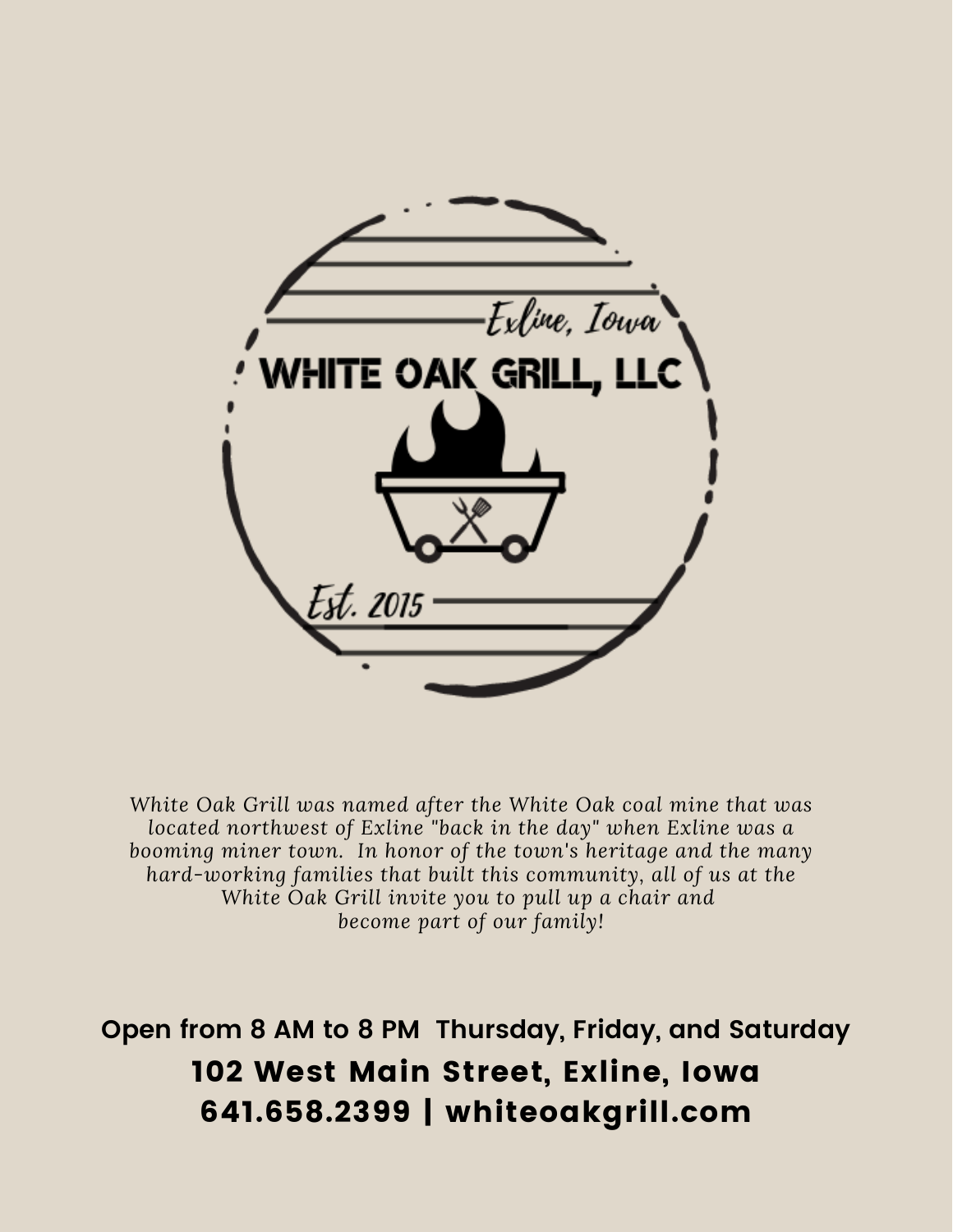# HOUSE SPECIALTIES

### **Ribeye Steak\***

Our very own hand-cut ribeye steak (14-16 oz), perfectly seasoned and grilled to your liking! Comes with a side salad, baked potato, and a roll. 29.95

### **Catfish**

Enjoy a 14 oz catfish seasoned with our house seasoning and hand-breaded to order! Comes with coleslaw, your choice of potato, and a roll. 17.95

### **Loaded Chicken**

Enjoy a grilled chicken breast topped with caramelized onions and melted Swiss cheese. Served with a side salad, one standard side, and a roll. 10.95

### **Meat-Topped Mac and Cheese**

Dive into a generous helping of our gourmet mac and cheese featuring five different cheeses and topped with your choice of meat. Served with a side salad. Choose from grilled chicken breast, slices of ribeye steak, fried ham, BBQ pork, grilled shrimp, or smoked brisket. 14.95

### **Loaded Tots**

Enjoy a generous helping of our golden tater tots topped with BBQ pork and shredded cheese! Served with a side salad. 10.55

### **Sausage and Pasta**

Kielbasa sausage, pasta, and broccoli, stirred into a cheesy sauce - with just a touch of garlic. Delicious! Served with a side salad. 11.95

### **Cod Fillet Platter**

Two battered cod fillets served with coleslaw and fries! 14.95

# SANDWICHES AND STUFF

*Served with your choice of two standard sides.*

### **Tenderloin**

An Iowa favorite! Enjoy our very own handbreaded tenderloin served on a toasted bun and topped with lettuce, pickles, onions, and a slice of tomato. 10.95

### **Cheeseburger\***

Our handmade patty is topped with cheese, lettuce, pickles, onions, and a slice of tomato. 10.95 Make it a double! 12.95 (Add bacon for a buck!)

### **Grilled Chicken Breast Sandwich**

Try one of our grilled chicken breasts on a toasted bun, topped with Swiss cheese, a slice of tomato, and our very own house sauce. 9.95

Our Signature Burger

### The Foreman Burger\*

Our very own "boss" of the burgers! Enjoy our 1/3-pound burger (fresh, not frozen) topped with bacon, Swiss cheese, caramelized onions, and our house sauce - all sitting between two pieces of toasted Texas toast! 13.95

### **BLT**

Enjoy strips of double-smoked bacon place on toasted Texas Toast along with slices of tomato and lettuce. 8.95

### **Pulled Pork Sandwich**

Our very own smoked pulled pork served on a toasted bun and topped with BBQ sauce. 10.95

### **Grilled Cheese Sandwich**

Golden, toasted Texas toast with melted cheese. 6.95

### **Chicken Strip Basket**

Three delicious chicken strip tenders served with fries. 10.95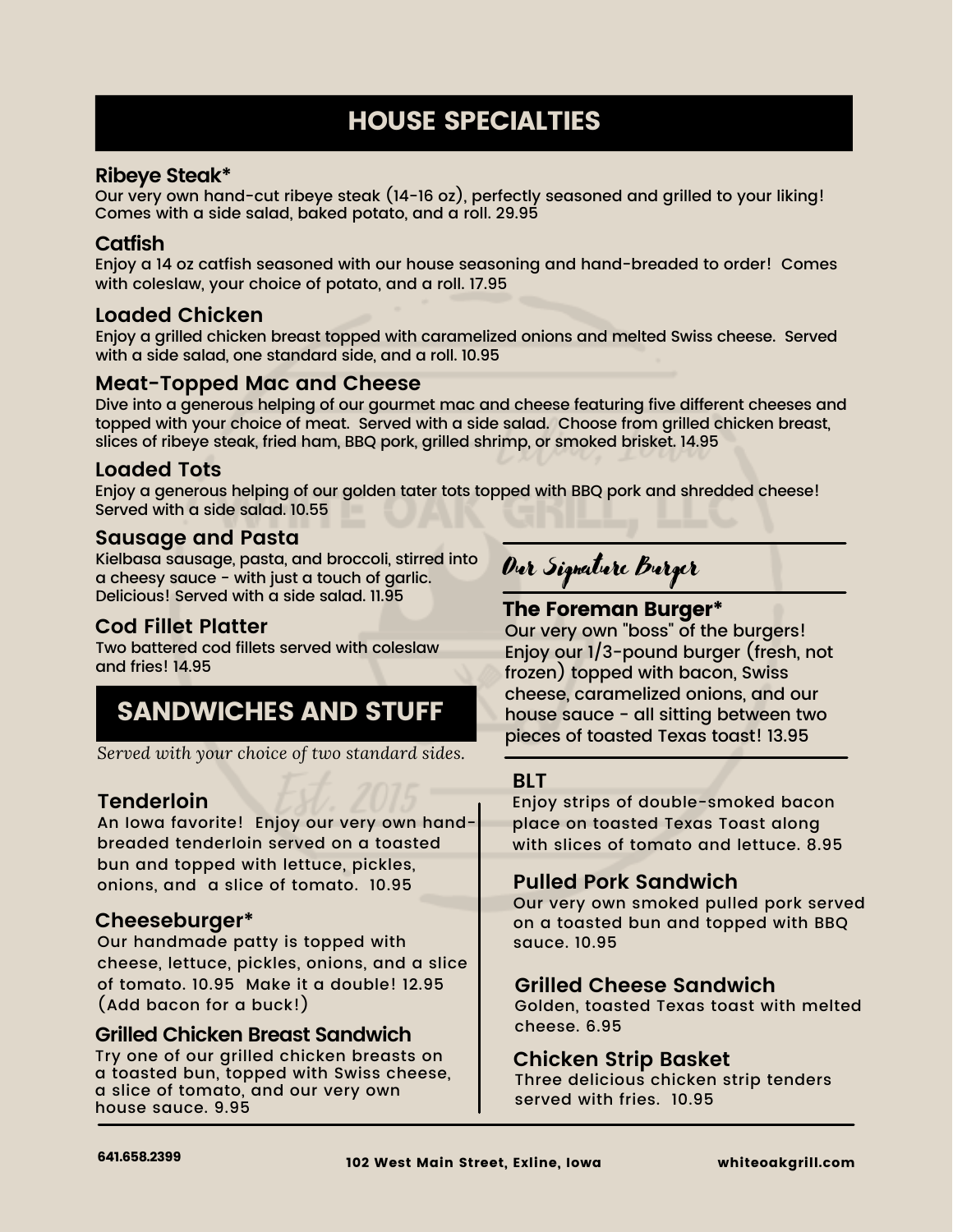

Snacketizers

Onion Tanglers 6.95 Cheese Balls 8.95 Pimento Dip and Chips 7.95 Artichoke Dip and Chips 7.95 Buffalo Chicken Dip and Chips 7.95

# FROM THE SMOKEHOUSE

*All of our smoked meats are hand-cut and smoked in-house! Each mouth-watering platter is served with baked beans, your choice of potato and a roll.*

### **Smoked Ribs**

Sink your teeth into a third of a rack of our house-smoked ribs! 15.95

### **Brisket**

Described as "melt in your mouth" good, you can't go wrong with this brisket! 17.95

### **The "Highwall" Sampler Platter**

Can't decide? We can help! This plate comes loaded with a half portion of ribs, brisket, and pulled pork! Problem solved! 20.95

# HOMESTYLE FAVORITES

*Just like Grandma used to make! All of our "homestyle" meals come with mashed potatoes, gravy, a roll and your choice of green beans or corn. 11.95*

**Hot Roast Beef** Sink your teeth into our juicy hot roast beef - melts in your mouth!

**Chicken Fried Steak** Perfectly seasoned and hand-breaded - unlike any other!

**Chicken Fried Chicken** A tender chicken breast, breaded and lightly seasoned!

**Fried Ham** Nothing says "down home" like three pieces of fried ham!

*A one-dollar charge will be added for "splitting" meals.*

<sup>\*</sup>NOTICE: The consumption of undercooked eggs, meat, poultry, seafood or shellfish increases the risk of food-borne illness. ALLERGY WARNING: Some items may contain peanut, coconut, egg and dairy products.